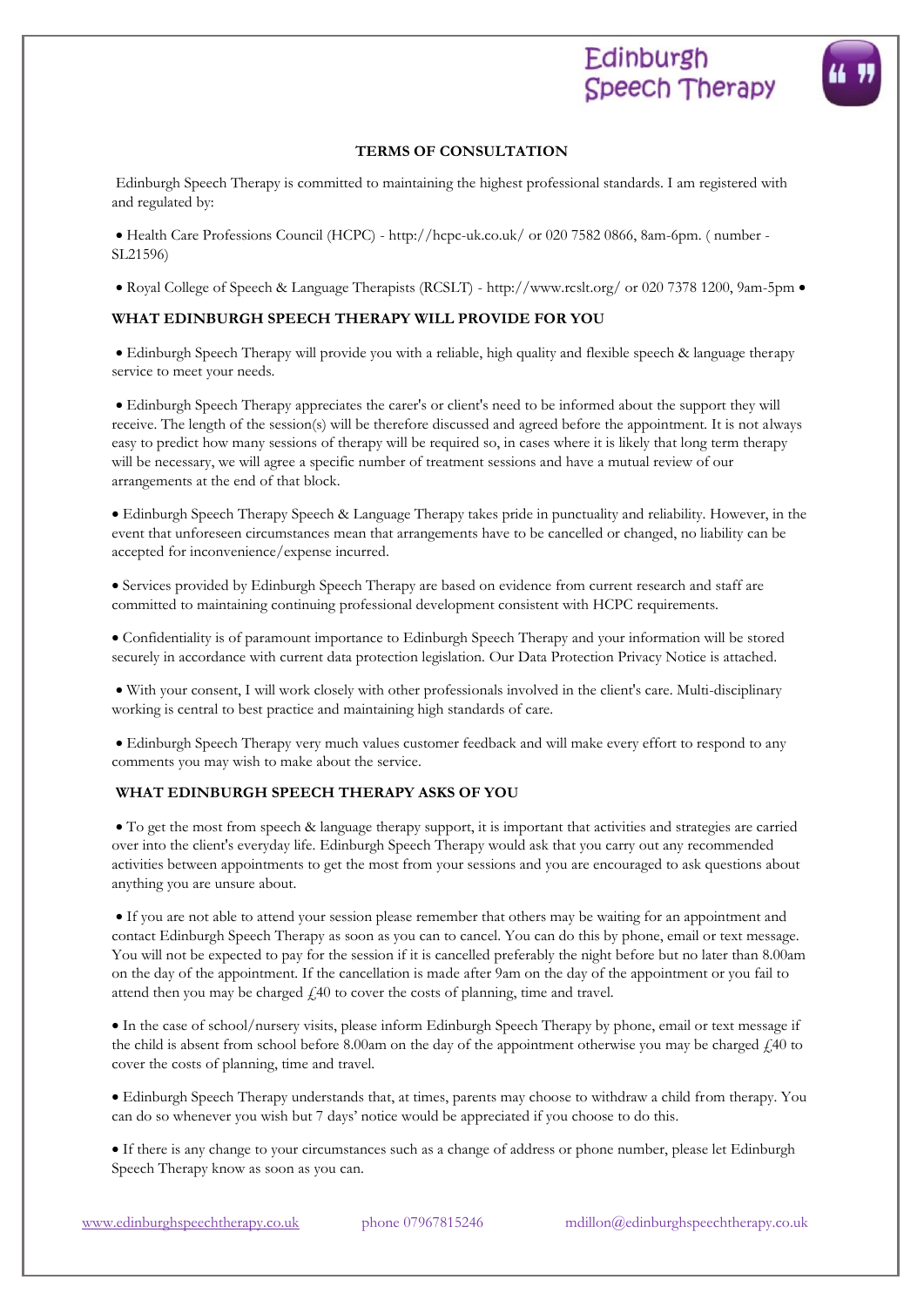• Edinburgh Speech Therapy would ask that you settle your payments promptly (please see Fees & Payment below).

## **FEES & PAYMENT**

Current fees are published online at www.edinburghspeechtherapy.co.uk. Payment in full is expected at the end of the appointment. The length of the session(s) will be discussed and agreed before the appointment. It is not always easy to predict how many sessions of therapy will be required so, in cases where it is likely that long term therapy will be necessary, we will agree a specific number of treatment sessions and have a mutual review of our arrangements at the end of that block. An invoice will be issued for each payment. Payments by cash or by electronic bank transfer are accepted.

Account details for electronic bank transfer payments are:

## **Royal Bank of Scotland, account name Meave Dillon, sort code 83-19-29, account number 00286894. IMPORTANT! If you pay by bank transfer, please use your child's initials and the date(s) of your session(s) as the reference.**

Clients using private health insurance are responsible for settling the invoice and then claiming reimbursement from the company concerned. It is advisable to check the level of your cover before agreeing to therapy. Please note that I am not currently a registered BUPA provider and that, should the insurance company decide not to meet the costs, the client is obliged to do so.

COMPLAINTS Edinburgh Speech Therapy Speech takes complaints very seriously and will make every effort to ensure that any concerns are dealt with promptly and fairly. If you have a complaint, please contact Edinburgh Speech Therapy in writing to Meave Dillon, 10 Baberton Mains Park, Eh14 3DX phone: 07967815246, email: mdillon@edinburghspeechtherapy.co.uk If Edinburgh Speech Therapy cannot resolve your complaint to your satisfaction, you may wish to contact the Health Care Professions Council: 0800 328 4218 (free-phone number) http://hcpc-uk.co.uk/ I have read and understood these terms of consultation and give my consent for Edinburgh Speech Therapy Speech & Language Therapy to assess and work with the child named below:

## **DATA PROTECTION PRIVACY NOTICE**

This statement sets out the policy of Edinburgh Speech Therapy in relation to the holding and using of information about clients. This information may be obtained from the client, the client's family or other sources during the client's treatment. Edinburgh Speech Therapy is registered with the Information Commissioner's office and the data controller/processor is Meave Dillon, Speech & Language Therapist, 17 Myrtle Terrace, Edinburgh, EH11 1PF.

## **What data does Edinburgh Speech Therapy hold?**

Edinburgh Speech Therapy only holds data that is relevant to your child's contact details and to the treatment of their communication difficulties. This usually includes personal contact details, case history information including family history of communication difficulties & related conditions as well as written records of each speech and language therapy session. A record of a session includes a brief description of the activities carried out, how the child performed in each of the activities, a summary of any discussions that took place and a plan of action for what will happen next. Any phone calls or conversations that occur outside of the face to face sessions are also recorded in the case notes.

#### **Why does Edinburgh Speech Therapy hold this personal data?**

Edinburgh Speech Therapy holds contact data in order to communicate with clients and their carers to arrange sessions and share information relevant to the case. A case history is essential for understanding the nature of a communication difficulty and so that effective assessment can lead to an accurate diagnosis. Case notes form a record of the client's progress and allow future therapy to be planned in as an effective and efficient way possible. Data is also used by Edinburgh Speech Therapy for the purpose of keeping our own accounts and records in accordance with the requirements of Her Majesty's Revenue Custom's and the Information Commissioner's Office.

#### **Does Edinburgh Speech Therapy share data with others?**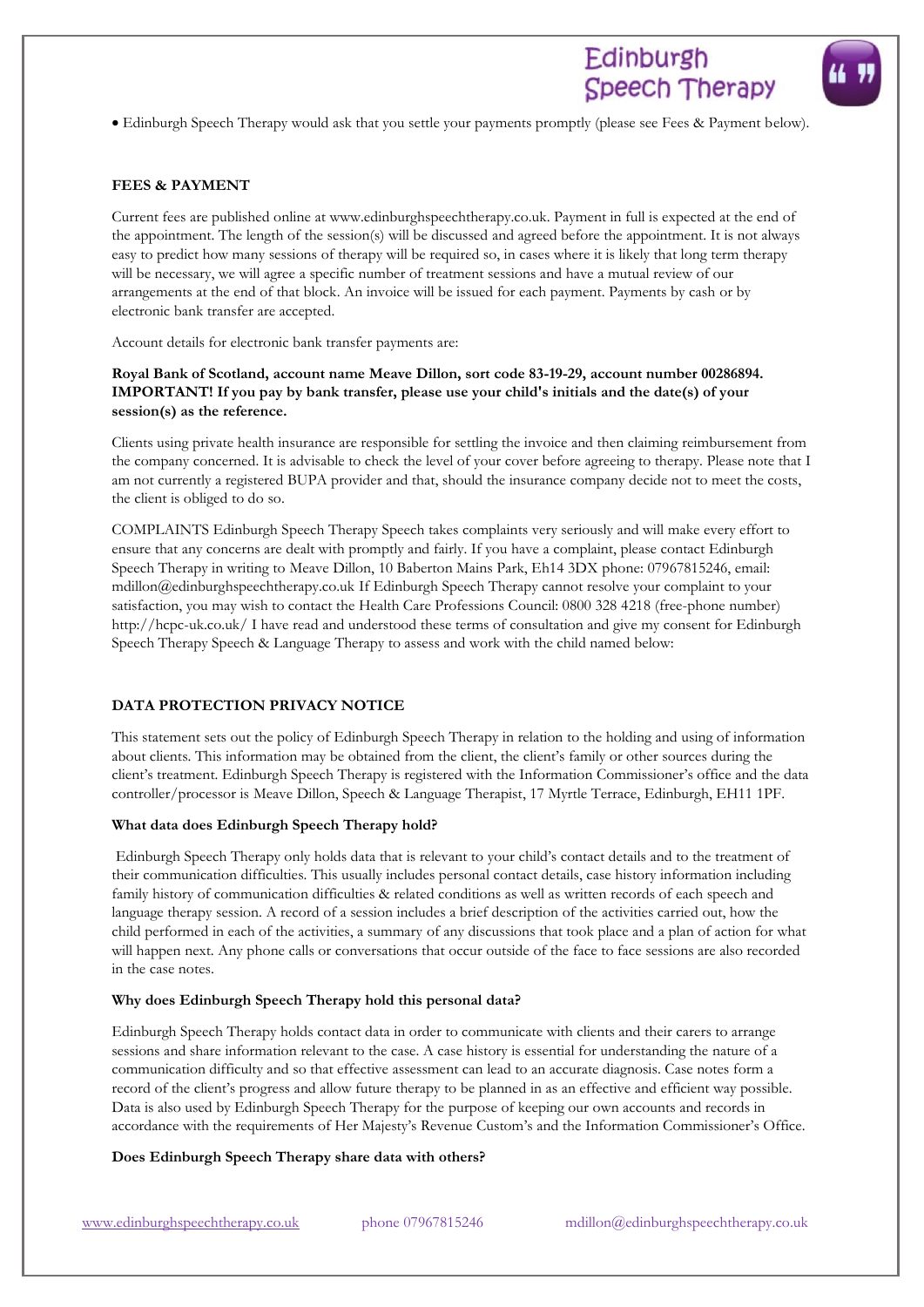# Edinburgh Speech Therapy

Your information is only ever shared when you have given consent for this to happen. The reason for sharing information and who it will be shared with will be explained to you at the time so that your consent is informed. Any information sharing is carried out with the client's best interests in mind and typically takes the form of specific information about your child's communication issue, for example, copying speech & language reports to other professionals your child sees, giving written strategies to help others to support your child or case discussions with other professionals. Information shared like this will usually include your child's name, date of birth and sometimes contact details so that the person receiving it can match it to their records. Edinburgh Speech Therapy does not sell on or share data with third party data companies although we may disclose information about you to law enforcement officials in the investigation of any alleged unlawful activities involving the client or their carer(s). We may also be required to disclose information to a court or regulatory body when required to do so by law.

### **Where is my data kept?**

Your information is held in paper files at the Edinburgh Speech Therapy (address 10 Baberton Mains Park, Edinburgh, EH14 3DX). These files are kept in locked filing cabinets. Electronic data is kept to a minimum and is stored on our password protected computers & offline external hard drive. Your information is never sold on or used for marketing purposes.

## **What is your Lawful Basis for keeping my data?**

Data protection legislation requires businesses to make clear the 'Lawful Basis' for retaining your data. This basically means businesses have to tell you the reason why they need your data. These reasons are defined by the regulations and the reason your data is collected can vary over time. In the case of Edinburgh Speech Therapy, data is kept under the following legal bases:

• 'Contract' - in most cases, your data is collected as part of our contract to provide you with a quality Speech & Language Therapy Service. We need to keep a record of the presenting problem, steps taken to address it and the effectiveness of therapy provided.

• 'Consent' - by signing below, you will have given your consent for your data to be used specifically by Edinburgh Speech Therapy to provide speech and language therapy support for your child.

• 'Legal Obligation' - any data collected by Edinburgh Speech Therapy may be subject to a legal obligation. For example, case notes must be retained for the periods defined by law (see below).

## **How Long will you store my data?**

If you make an enquiry, do not have any face to face sessions and no further action is required, your data is deleted within a month of your first contact. If you have one or more face to face sessions, then a case file is opened. Once the client is discharged, the paper case records are stored in locked file boxes in accordance with the legal requirements for medical records before they are shredded at the end of the required retention period. The law says that Children's records must be kept:

• Until the child is 25 (or 26 if they are 17 when treatment ends) or eight years after their death, if sooner.

• If the child's illness could be relevant to an adult condition or have genetic implications for their family, records must be kept until the client's death.

#### **Can I get Access to my data?**

Yes, you can as long as you are an entitled person, i.e., either the client or someone with legal responsibility for the client. Just fill out the Subject Access Request form available at www.edinburghspeechtherapy.co.uk and return it to Meave Dillon Speech & Language Therapist, 10 Baberton Mains Park, EH14 3DX. You can also ring 079678 15 246 to request a form.

#### **Can I withdraw my consent or ask for my data to be deleted?**

You can withdraw your consent at any time by writing to Meave Dillon Speech & Language Therapist, 10 Baberton Mains Park, EH14 3DX.or by email mdillon@edinburghspeechtherapy.co.uk Any data that does not have to be retained legally as part of your case notes can also be destroyed if you so wish.